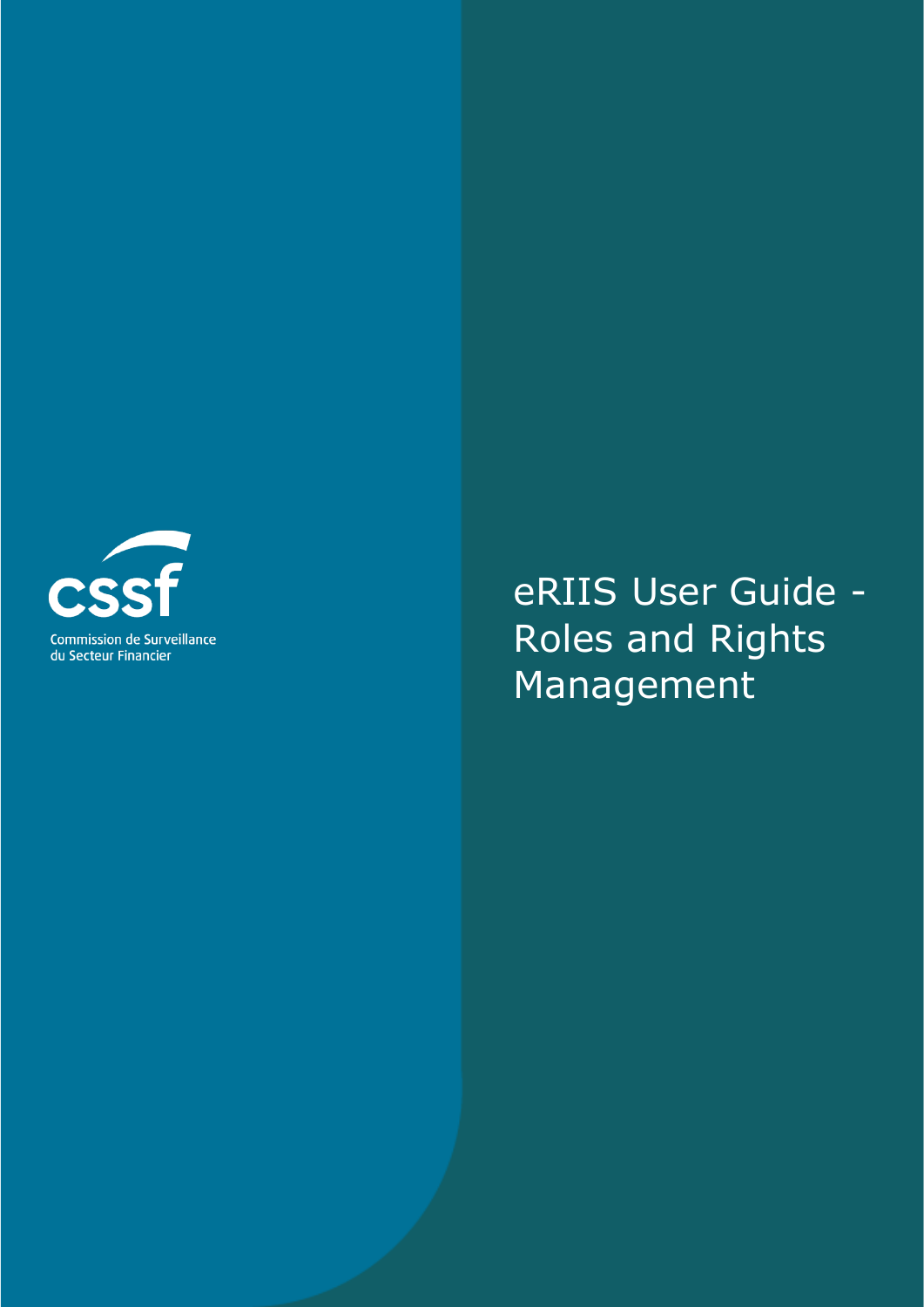

## **eRIIS User Guide - Roles and Rights Management**

#### **CONTENTS**

| 1. | Introduction           |  |
|----|------------------------|--|
| 2. | Reminder               |  |
|    | 3. The different roles |  |
| 4. | Helpdesk               |  |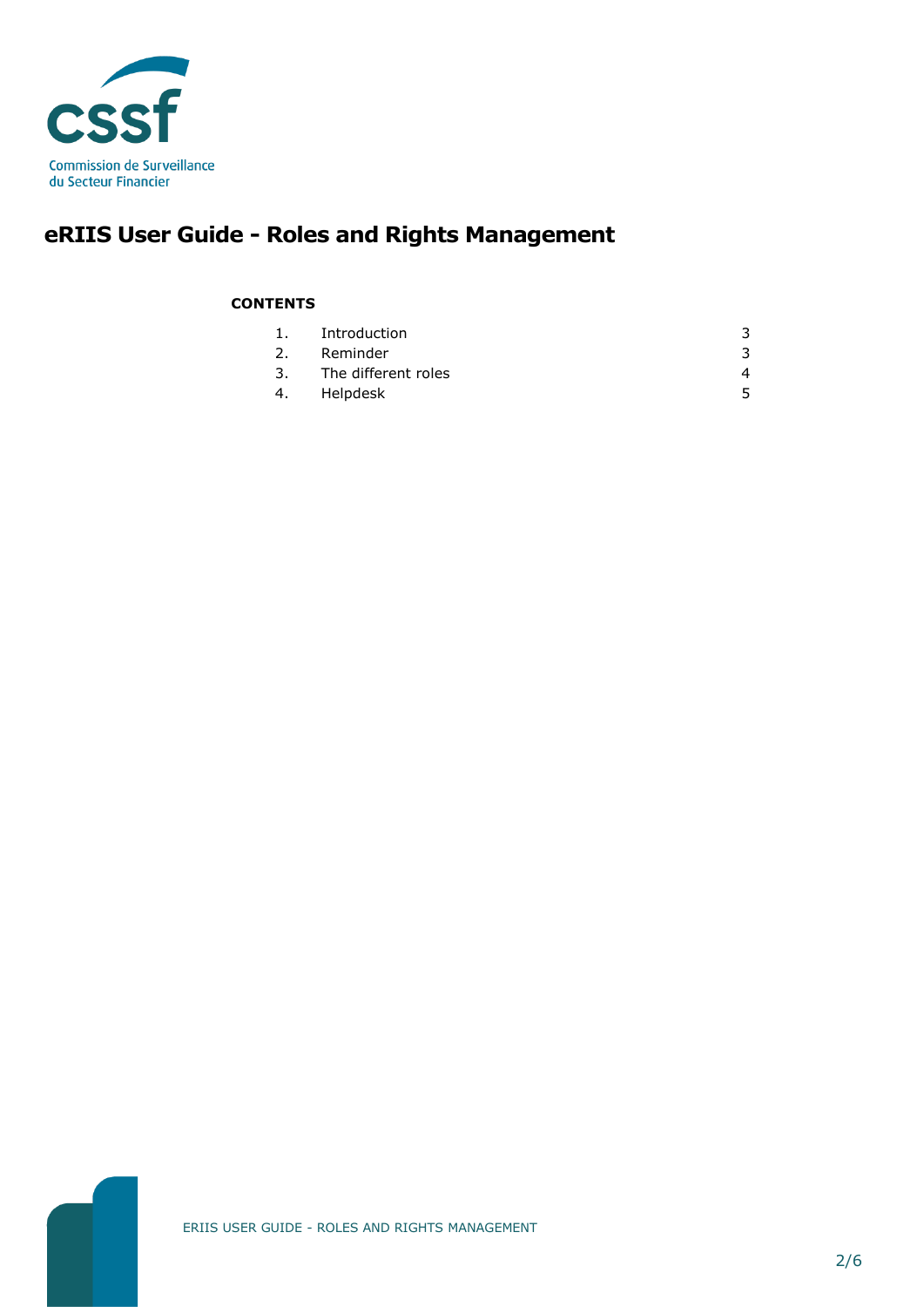

## **eRIIS User Guide - Roles and Rights Management**

#### <span id="page-2-0"></span>**1. Introduction**

[eRIIS](https://eriis.apps.cssf.lu/) is a new portal that has been established by the CSSF to enable entities subject to the Transparency Law<sup>1</sup> and the Market Abuse Regulation<sup>2</sup> to fulfil their filing obligations. Two types of entities are concerned: (1) issuers of securities and (2) holders of securities (for notifications of major holdings and/or for notifications by Persons Discharging Managerial Responsibilities within an issuer).

This "**Roles & Rights Management**" User Guide describes how the access rights associated with an eRIIS-portal User Account are managed. You should already have successfully created a User Account to access the eRIIS portal, as explained in the "**Access & Authentication**" User Guide. Finally, a third User Guide ("**Filing of information**") presents the eRIIS portal per se in general terms and provides guidance concerning its use.

Please be aware that as from 4 March 2022 the CSSF requires all submissions of information under the Transparency Law and the Market Abuse Regulation to be carried out through eRIIS<sup>3</sup>. Should you experience difficulties in creating a User Account or in case of delays incompatible with filing deadline legal requirements, please contact the CSSF *via* eRIIS.support@cssf.lu.

## <span id="page-2-1"></span>**2. Reminder**

Before you proceed with any filing on the eRIIS portal, you should first clarify the capacity in which you will be acting. As a general rule, keep in mind that:

Every active Reporting Entity will always and immediately have the possibility of filing the following type of information: "Notification for holders of securities", which concerns notifications which are required to be filed by users in their capacity as or on behalf of **holders of securities** (i.e. either "Managers' transactions notifications" or "Major holding notifications").

*<sup>1</sup> Law of 11 January 2008 on transparency requirements for issuers.*

*<sup>2</sup> Regulation (EU) No 596/2014 of the European Parliament and of the Council of 16 April 2014 on market abuse.*

*<sup>3</sup> All entities are encouraged to use eRIIS as soon as possible. Note however that filings per email will continue to be possible until 30 May 2022.*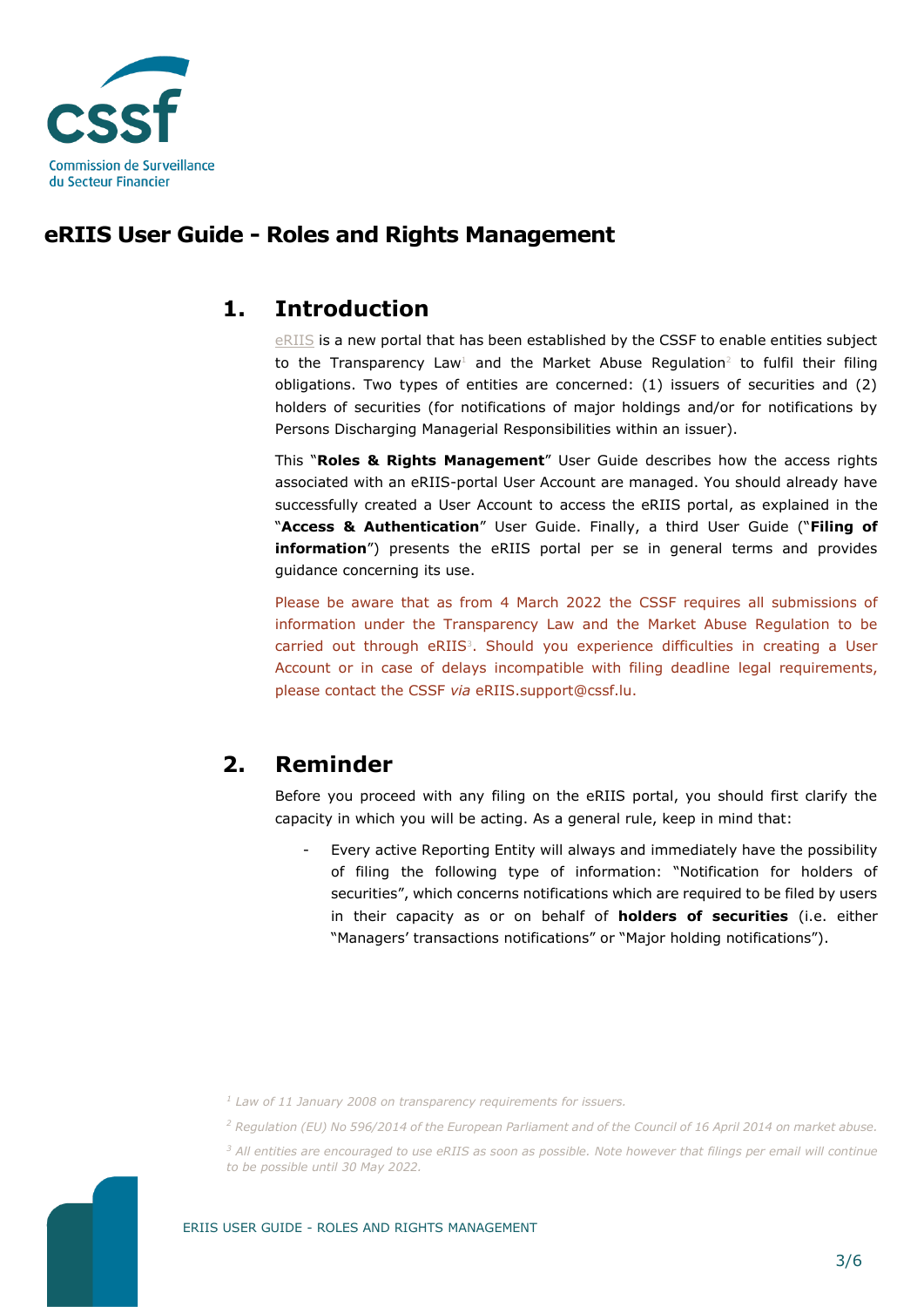

Any other filing concerns Reporting Entities in their capacity or on behalf of **issuers of securities**. Only those Reporting Entities recognised as such and with the necessary rights will be able to proceed with this type of filing.

## <span id="page-3-0"></span>**3. The different roles**

Three different roles can be assumed by User Accounts assigned to Reporting Entities (i.e. issuers of securities or holders of securities):

#### (1) The role of **SuperUser**

As explained in the User Guide "Authentication & Access", only a User Account legally entitled to act on behalf of a Reporting Entity can be the first User Account linked with said Reporting Entity when this Reporting Entity is created in eRIIS. This User Account will also, after the necessary security verifications, be assigned the role of SuperUser by the CSSF.

A SuperUser status gives the User Account in question the largest set of rights possible to manage any filing of information concerning said Reporting Entity on the eRIIS portal<sup>1</sup>. A User Account with a SuperUser status can thus fulfil the Reporting Entity's filing obligations by using the eRIIS portal. It can also assign other User Accounts to the Reporting Entity in question so that they may also be able to file information on the eRIIS portal for the account of the Reporting Entity. This represents a "**delegation**". There are two types of delegated roles.

#### (2) The role of **Depositor+**

A User Account granted the status of Depositor+ by the SuperUser will be able to file any type of information for the account of the Reporting Entity. A Depositor+ will also be able to communicate directly with the CSSF regarding its filings by being able to receive and respond to follow-up enquiries of the CSSF and by exchanging comments or remarks unrelated to specific filings.

*<sup>1</sup> The types of information a SuperUser may be able to file is also a function of the Reporting Entity's status (e.g. whether or not the Reporting Entity falls under the scope of the Transparency Law).*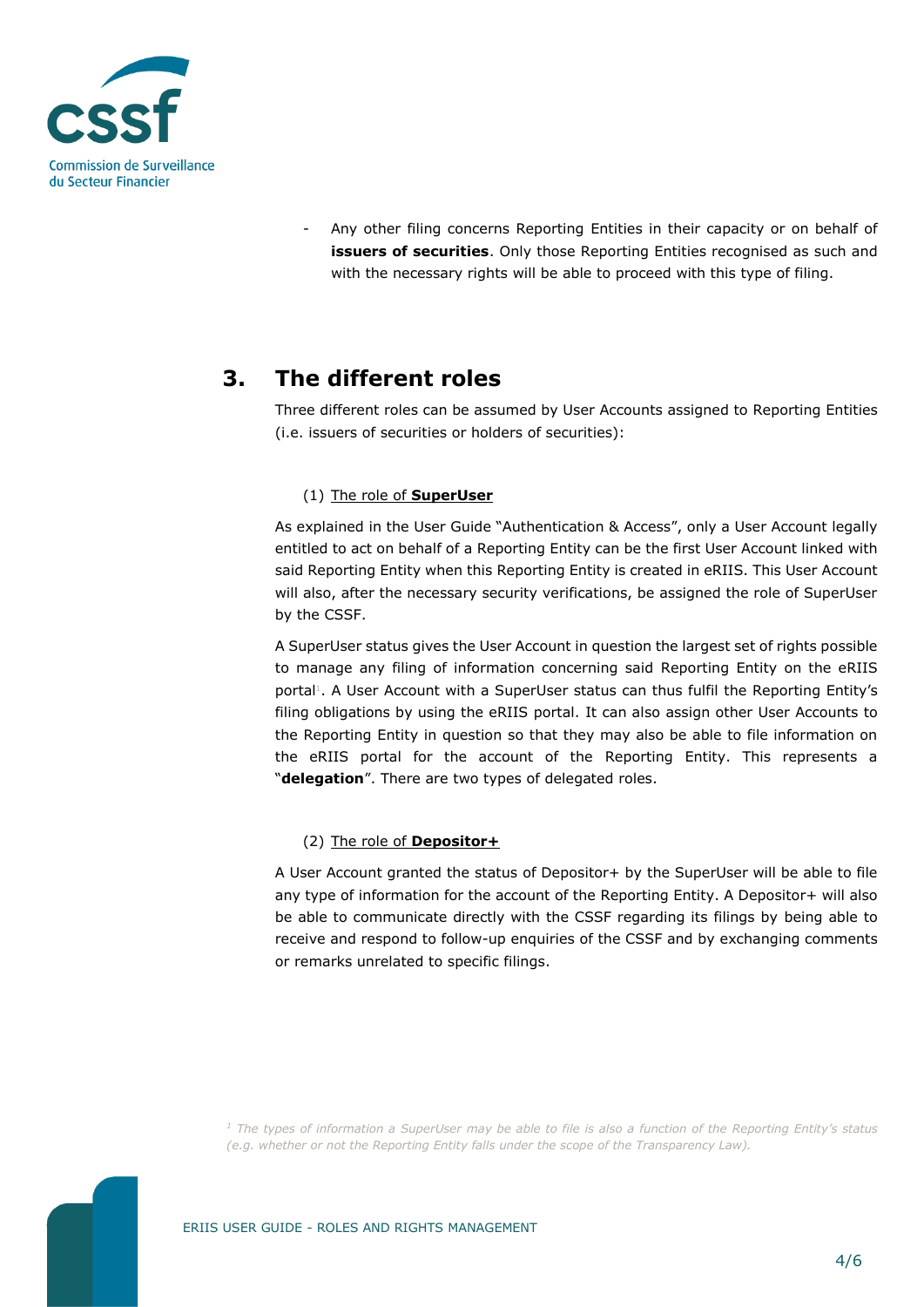

#### (3) The role of **Depositor**

A User Account granted the status of Depositor by the SuperUser will be able to file any type of information for the account of the Reporting Entity. Besides the initial submission of a filing, a Depositor will not be able to update its filings however nor communicate directly with the CSSF regarding its filings and thus will not be able to send or receive comments or remarks in addition to the filings themselves.

This type of role is principally designed for users who are entitled to file information with the CSSF, but who should not access any other information exchanged between the CSSF and the relevant Reporting Entity (e.g. follow-up requests by the CSSF, correspondence of any kind exchanged between the Reporting Entity and the CSSF).

## <span id="page-4-0"></span>**4. Helpdesk**

In case of questions or problems regarding the use of eRIIS, please contact :

eRIIS.support@cssf.lu